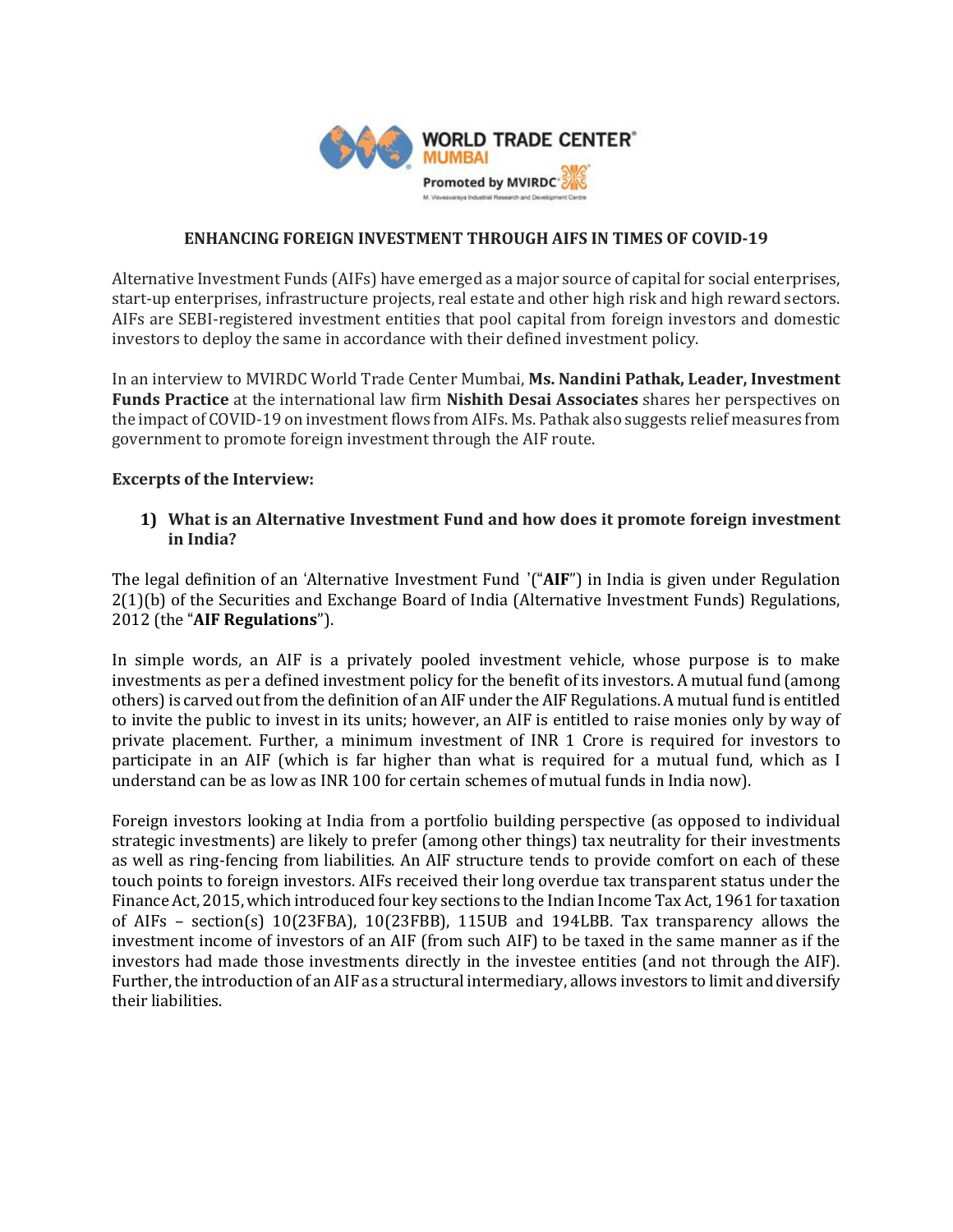# **2) How do you see COVID-19 crisis affecting foreign investment in India through AIF? What are the sectors you expect to be worst affected by reduction in inflows?**

An AIF continues to be an attractive structural alternative for foreign investments into India despite the unfortunate pandemic. Overall, foreign investments in India are likely to be impacted. However, foreign investors who have decided to invest in India despite the outbreak of the contagion and its effects on the world economy, may still look at an AIF structure to implement their investment decisions. Whether foreign investors are likely to look at India for some time is a different question – and it would be unfair to answer that without categorising different types of foreign investors and their investment thesis. Investors looking at (among others) social impact, stressed assets, healthcare and telecommunication may continue to be interested in India even during and immediately post the pandemic.

At the current stage, it is difficult to conclusively identify which sectors are likely to be most affected by reduction in inflows. My assessment instinct suggests that the outbreak is underreported (perhaps, for good reasons) and its impact on the world economy, including that of India's is likely to depend on how long we end up taking to fight this battle. If it takes later than sooner, we may be looking at a global recession which is not immediately reparable.

From what I have been reading, even traditional sectors such as the real estate sector are likely to see some damage due to the current situation. There are concerns for the information technology industry as well. However, industry players seem ready with solutions and vantage points (also basis the fiscal and policy measures being announced by the Government and the regulators) to get things rolling again. I would, however, like to emphasize on the uncertainty of the time and efforts required to tackle this worldwide concern.

# 3) **Do you foresee decline in foreign investors' angel funding and seed funding (that are routed through AIFs) to local startup enterprises?**

It depends on the sector we are talking about, however I will try and be agnostic. With angel and seed funding comes guidance, and to that extent, the existing start-ups (in some sectors) are being told by their investors to consider job cuts and layoffs, and make no assumptions while taking business decisions. Generally, with travel restrictions, it becomes all the more difficult for start-ups to raise funds. All of this suggests there could be a short term decline before angel investors start deploying capital in start-ups as effortlessly as they were in the second half of 2018 and most of 2019 in India. Having said that, one way to look at it is that angel / seed / venture funds may get on an early start on their 'follow-on investments' in their existing portfolio of start-ups.

# **4) What are the measures you suggest to SEBI, RBI and other regulators and Government of India to promote foreign investment through AIF in this situation?**

We, at Nishith Desai Associates, have been interacting with the Government as well as the regulators continuously to assist them with measures which can be taken during these times. Suggestions include stretching timelines for compliances and submissions and availability of lending concessions to (among other things) enable bridge financing.

Given the stress on capital markets, it might be worthwhile for the Government to consider a complete tax pass through status for Category III AIFs (which are permitted to undertake complex strategies, and primarily invest in listed products). This could boost foreign participation in the capital markets. Another welcome structural move to boost foreign investment in AIFs at this stage